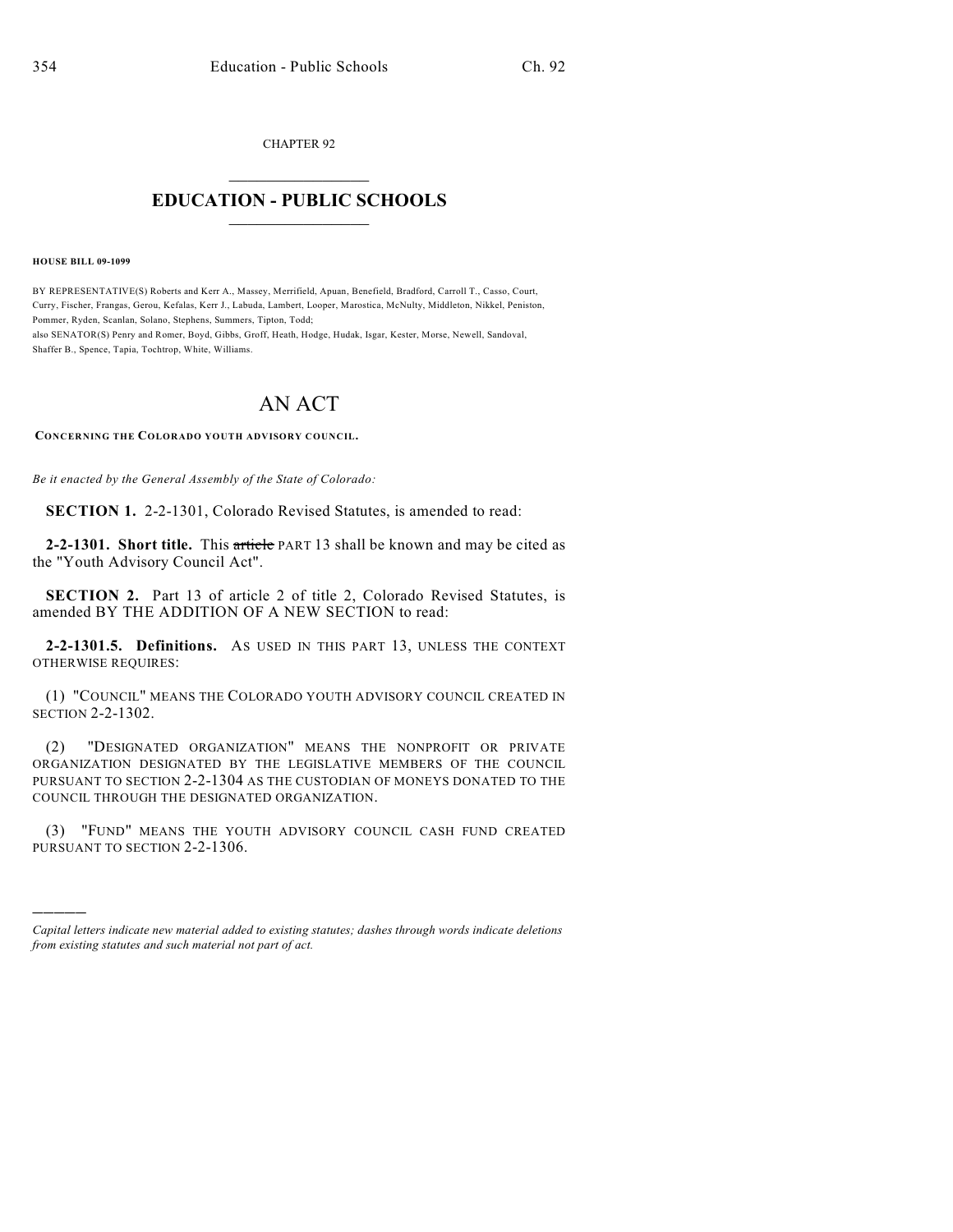**SECTION 3.** 2-2-1302, Colorado Revised Statutes, is amended to read:

**2-2-1302. Colorado youth advisory council - creation - purpose.** There is hereby created IN THE LEGISLATIVE BRANCH the Colorado youth advisory council referred to in this part 13 as the "council", to examine, evaluate, and discuss the issues, interests, and needs affecting Colorado youth now and in the future and to formally advise and make recommendations to elected officials regarding those issues. The issues may include, but need not be limited to, education, employment and economic opportunity, access to state and local government services, the environment, behavioral and physical health, safe environments for youth, substance abuse, driver's license requirements, poverty, and increased youth participation in state and local government.

**SECTION 4.** 2-2-1303 (4), Colorado Revised Statutes, is amended to read:

**2-2-1303. Membership - selection - terms.** (4) The council shall elect two co-chairs and two vice-chairs at its first meeting and annually thereafter. One of the co-chairs and one of the vice-chairs shall be legislative members. The other co-chair and the other vice-chair shall be nonlegislative members. The co-chairs and vice-chairs shall serve for terms of one year. A vacancy on the council shall be filled through a vote of the members for the remainder of the unexpired term. Vacancies of nonlegislative members on the council shall be filled pursuant to the application process described in subparagraph (III) of paragraph (a) of subsection (2) of this section for biennial appointments. Vacancies of legislative members shall be filled by the appointing authority. VACANCIES OF NONLEGISLATIVE MEMBERS ON THE COUNCIL WHO ARE NOT DESIGNATED AS AT-LARGE MEMBERS SHALL BE FILLED BY A YOUTH COMING FROM THE SAME SENATE DISTRICT AS THE DEPARTING NONLEGISLATIVE MEMBER.

**SECTION 5.** 2-2-1304, Colorado Revised Statutes, is amended BY THE ADDITION OF THE FOLLOWING NEW SUBSECTIONS to read:

**2-2-1304. Duties - meetings - community outreach - designation of organization to accept donations - authority to contract.** (4) (a) ON OR BEFORE SEPTEMBER 1, 2009, AND EVERY OTHER SEPTEMBER 1 THEREAFTER, THE FOUR LEGISLATIVE MEMBERS APPOINTED PURSUANT TO SECTION 2-2-1303 SHALL DESIGNATE, BY MAJORITY VOTE, A NONPROFIT OR PRIVATE ORGANIZATION AS THE CUSTODIAN OF MONEYS DONATED TO THE COUNCIL THROUGH THE DESIGNATED ORGANIZATION. THE DESIGNATED ORGANIZATION SHALL NOT BE THE CUSTODIAN OF ANY MONEYS APPROPRIATED BY THE STATE AND CREDITED TO THE FUND CREATED IN SECTION 2-2-1306. THE DESIGNATED ORGANIZATION IS AUTHORIZED TO EXPEND ANY MONEYS IT RECEIVES AS IS NECESSARY FOR THE OPERATION OF THE COUNCIL AND MAY SOLICIT AND ACCEPT MONETARY AND IN-KIND GIFTS, GRANTS, AND DONATIONS USED TO FURTHER THE COUNCIL'S DUTIES AND RESPONSIBILITIES. ANY SUCH MONEYS DONATED OR AWARDED TO THE DESIGNATED ORGANIZATION FOR THE BENEFIT OF THE COUNCIL ARE NOT SUBJECT TO APPROPRIATION BY THE GENERAL ASSEMBLY. ANY SUCH MONEYS OBTAINED BY THE COUNCIL OR THE DESIGNATED ORGANIZATION AND NOT IN THE FUND THAT ARE UNEXPENDED AND UNENCUMBERED AT THE TIME THE COUNCIL IS DISSOLVED OR THIS PART 13 IS REPEALED PURSUANT TO SECTION 2-2-1307 SHALL BE DISTRIBUTED ACCORDING TO APPROPRIATE FEDERAL AND STATE LAWS GOVERNING NONPROFIT ORGANIZATIONS. IF A DIFFERENT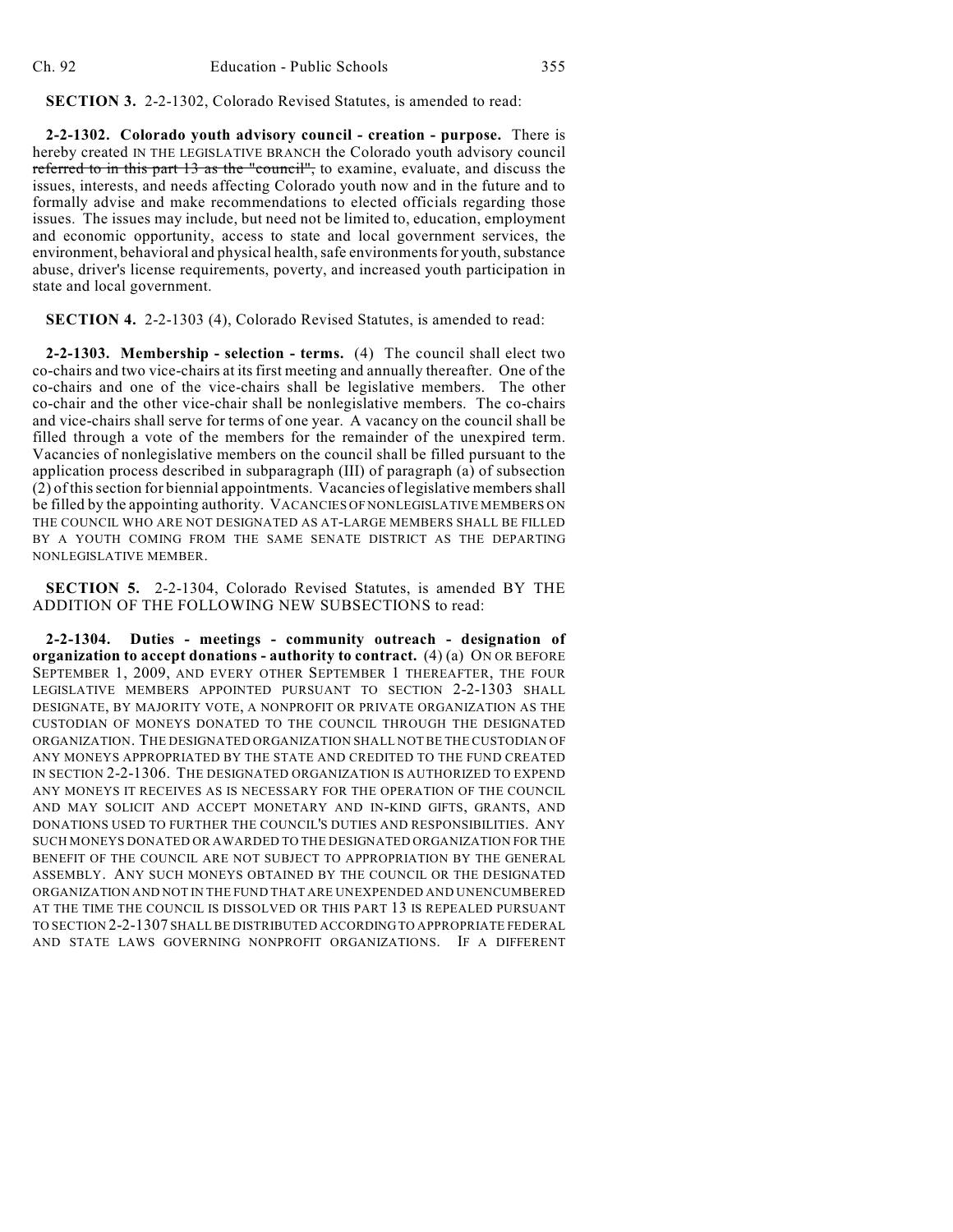NONPROFIT OR PRIVATE ORGANIZATION IS SUBSEQUENTLY DESIGNATED AS THE CUSTODIAN OF DONATED MONEYS IN ACCORDANCE WITH THIS PARAGRAPH (a), ANY MONEYS THAT ARE UNEXPENDED AND UNENCUMBERED AT THE TIME OF THE CHANGE IN DESIGNATION SHALL BE PROMPTLY TRANSFERRED BY THE PREVIOUSLY DESIGNATED ORGANIZATION TO THE NEWLY DESIGNATED ORGANIZATION.

(b) THE DESIGNATED ORGANIZATION, ON BEHALF OF THE COUNCIL, MAY PROVIDE OR ACCEPT IN-KIND STAFF SUPPORT FROM NONPROFIT AGENCIES OR PRIVATE ORGANIZATIONS, INCLUDING ITSELF, OR MAY CONTRACT WITH OUTSIDE ENTITIES FOR THE PURPOSE OF PROVIDING STAFF SUPPORT TO ASSIST THE COUNCIL IN CONDUCTING ITS DUTIES AND RESPONSIBILITIES. ANY STAFF SUPPORT PERSONNEL PROVIDED BY THE DESIGNATED ORGANIZATION OR A NONPROFIT AGENCY OR PRIVATE ORGANIZATION, EITHER DONATED OR ENGAGED THROUGH A CONTRACT, SHALL NOT BE CONSIDERED EMPLOYEES OF THE COUNCIL OR THE STATE.

(5) THE COUNCIL IS AUTHORIZED TO CONTRACT WITH THE DESIGNATED ORGANIZATION OR OTHER NONPROFIT OR PRIVATE ENTITIES FOR THE IMPLEMENTATION OF THIS PART 13. ANY CONTRACT ENTERED INTO BY THE COUNCIL SHALL BE SIGNED BY THE LEGISLATIVE CO-CHAIR OF THE COUNCIL.

**SECTION 6.** 2-2-1306, Colorado Revised Statutes, is amended to read:

**2-2-1306. Youth advisory council cash fund - created - gifts, grants, and donations.** There is hereby created in the state treasury the youth advisory council cash fund referred to in this section as the "fund", to provide for the direct and indirect costs associated with the implementation of this part 13, INCLUDING BUT NOT LIMITED TO LODGING, MEETING FEES, MILEAGE AND TRANSPORTATION COSTS, MEALS, MEETING SUPPLIES, COPY COSTS, COMPUTER-RELATED COSTS, AND ANY SERVICES FOR WHICH THE COUNCIL CONTRACTS. THE FUND SHALL CONSIST OF ANY MONEYS APPROPRIATED BY THE GENERAL ASSEMBLY TO THE FUND AND MAY ALSO INCLUDE GIFTS, GRANTS, AND DONATIONS OBTAINED DIRECTLY BY THE COUNCIL PURSUANT TO THIS SECTION. The council is authorized to seek and accept gifts, grants, or donations from private or public sources for the purposes of this part 13. All private and public funds MONEYS received BY THE COUNCIL through gifts, grants, or donations shall be transmitted to the state treasurer, who shall credit the same to the fund. The moneys in the fund shall be subject to annual appropriation by the general assembly CONTINUOUSLY APPROPRIATED for the direct and indirect costs associated with the implementation of this part 13. Any moneys in the fund not expended for the purposes of this part 13 may be invested by the state treasurer as provided by law. All interest and income derived from the investment and deposit of moneys in the fund shall be credited to the fund. The legislative council may expend up to one percent of the moneys annually appropriated from the fund to offset the costs incurred in implementing this part 13. Any unexpended and unencumbered moneys remaining in the fund at the end of a fiscal year shall remain in the fund and shall not be credited or transferred to the general fund or another fund.

**SECTION 7. Act subject to petition - effective date.** This act shall take effect at 12:01 a.m. on the day following the expiration of the ninety-day period after final adjournment of the general assembly that is allowed for submitting a referendum petition pursuant to article V, section 1 (3) of the state constitution, (August 5, 2009,